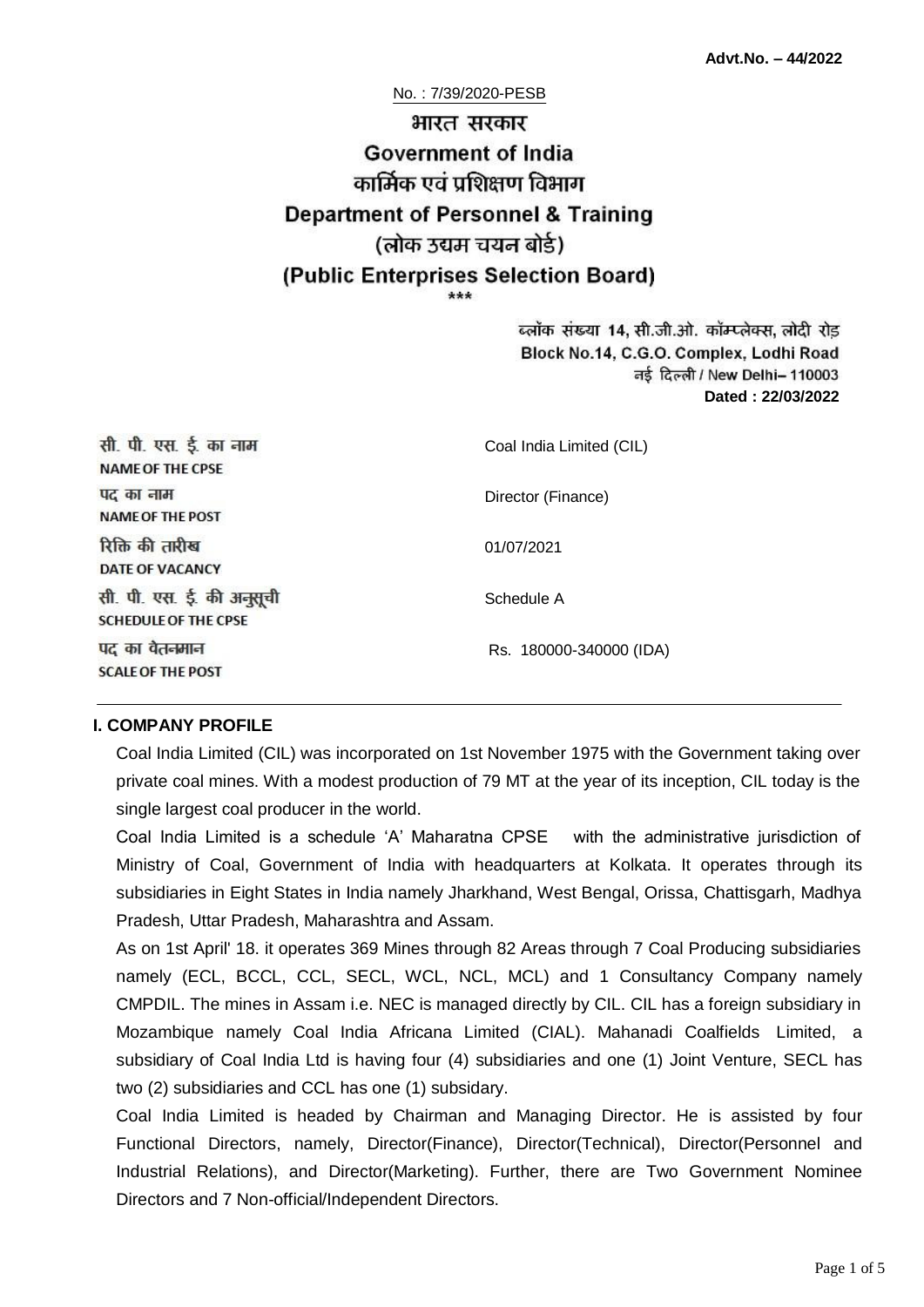During 2017-18, CIL & its subsidiaries produced 567.37 MT of coal with a growth of 2.4%, achieved an off-take of 580.28 MT with a growth of 6.8% compared to last year same period. During 2017-18, CIL has paid dividend of Rs. 10,242.24 crores @ Rs. 16.50 per share. Out of above, Govt. of India received Rs. 8044.86 crores as Interim Dividend for 2017-18 and Rs. 2085.13 crores as Dividend Distribution Tax (@ 20.358% including subsidiaries).

During 2017-18, CIL gross sales was Rs 1,27,162.17 crores. CIL and its Subsidiaries paid/adjusted Rs. 44070.22 crores towards Royalty, Cess, Sales Tax and other levies.

Its Registered and Corporate offices are at Kolkata, West Bengal.

The shareholding of the Government of India in the company is 66.13% as on 31.03.2021.

The authorized and paid up capital of the Company is Rs. 8,000 Crores and Rs. 6162.73 Crores respectively as on 31st March, 2021.

The company employed 2,59,016 regular employees [Executives 15,234, Non-executives 2,43,782] as on 31st March, 2021.

## **II. JOB DESCRIPTION AND RESPONSIBILITIES**

Director (Finance) is a member of the Board of Directors and reports to Chairman and Managing Director. He/She is overall incharge of finance and accounts of the organization and is responsible for evolving and formulating policies relating to finance and accounts as well as implementation thereof.

## **III. ELIGIBILITY**

|  |  |  |  |  | <b>1. AGE:</b> On the date of occurrence of vacancy (DOV) |  |  |
|--|--|--|--|--|-----------------------------------------------------------|--|--|
|--|--|--|--|--|-----------------------------------------------------------|--|--|

| Age of superannuation 60 years |                                                                                             |                |                                                                                             |  |  |  |  |  |  |
|--------------------------------|---------------------------------------------------------------------------------------------|----------------|---------------------------------------------------------------------------------------------|--|--|--|--|--|--|
|                                | <b>Internal</b>                                                                             | <b>Others</b>  |                                                                                             |  |  |  |  |  |  |
| <b>Minimum</b>                 | <b>Maximum</b>                                                                              | <b>Minimum</b> | <b>Maximum</b>                                                                              |  |  |  |  |  |  |
| 45                             | 2 years residual service as on<br>the date of vacancy w.r.t. the<br>date of superannuation. | 45             | 3 years residual service as on<br>the date of vacancy w.r.t. the<br>date of superannuation. |  |  |  |  |  |  |

### **2. EMPLOYMENT STATUS:**

The applicant must, on the date of application, as well as on the date of interview, be employed in a regular capacity – and **not** in a contractual/ad-hoc capacity – in one of the followings:-

**(a)** Central Public Sector Enterprise (CPSE) (including a full-time functional Director in the Board of a CPSE);

**(b)** Central Government including the Armed Forces of the Union and All India Services;

**(c)** State Public Sector Enterprise (SPSE) where the annual turnover is \*Rs 10,000 crore or more;

**(d)** Private Sector in company where the annual turnover is \*Rs 10,000 crore or more.

Preference would be given to candidates from listed Companies.

*(\* The average audited annual turnover of three financial years preceding the calendar year in which the post is advertised shall be considered for applying the approved limits)*

**3. QUALIFICATION:**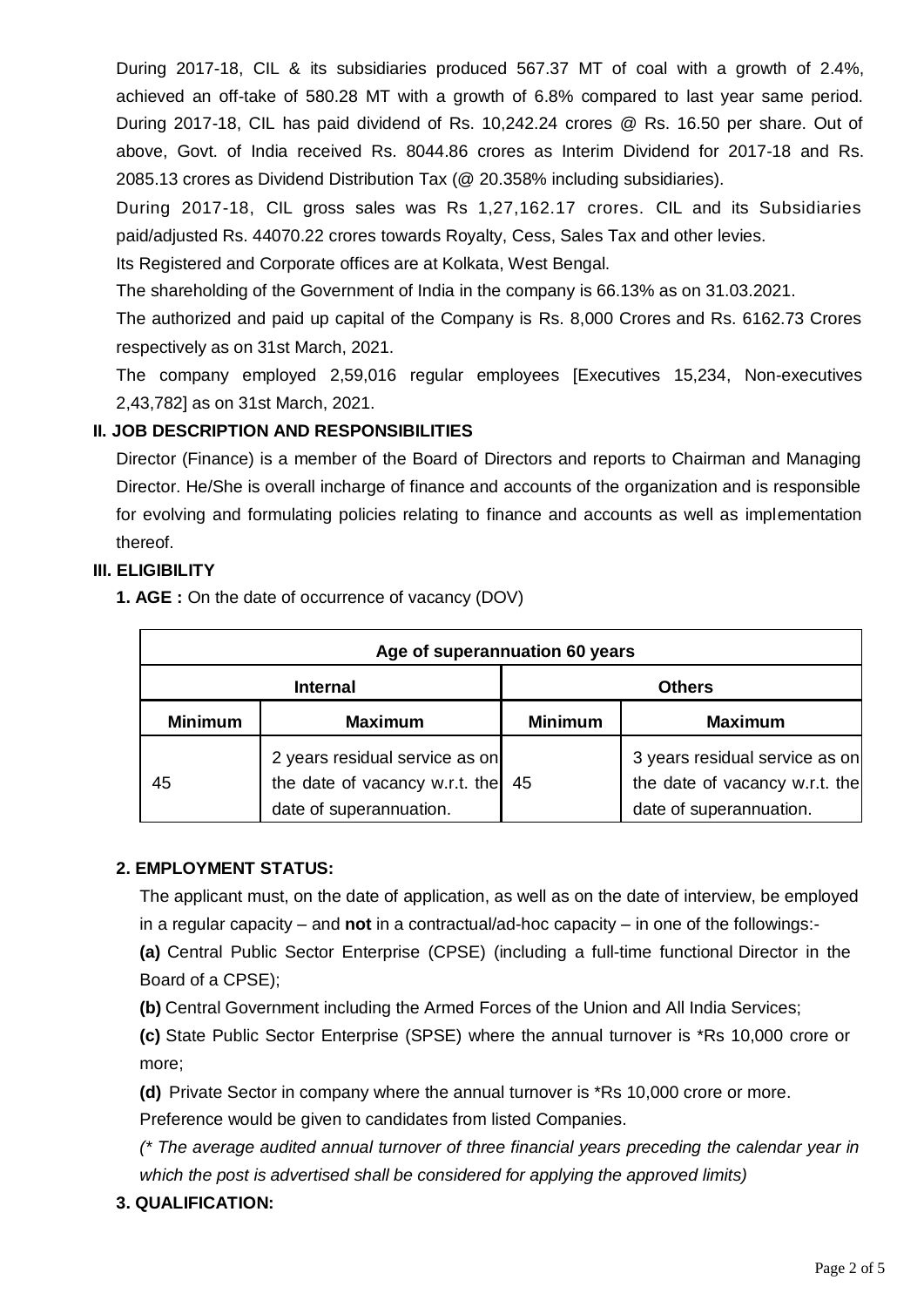(i) The applicant should be a Chartered Accountant or Cost Accountant or a full time MBA/PGDM course having specialization in Finance with good academic record from a recognized University/Institution. Preference would be given to Chartered Accountant.

(ii) Officers of Organized Group 'A' Accounts Services [i.e. Indian Audit and Accounts Service, Indian Defence Accounts Service, Indian Railway Accounts Service, Indian Civil Accounts Service, Indian P&T Accounts & Finance Service and Indian Cost Accounts Service] working in the appropriate level are exempted from these educational qualifications.

(iii) Further, applicants from the Central Govt./Armed Forces of the Union/All India Services, will also be exempted from the educational qualifications as per (i) above provided the applicants have 'the relevant experience' as mentioned in Para 4(iii) below.

In respect of applicants from Organized Group 'A' Accounts Services/Central Government/Armed Forces of the Union/All India Services, Chartered Accountant/Cost Accountant/MBA/PGDM will be a desirable educational qualification.

#### **4. EXPERIENCE:**

(i) The applicant should have at least five years of cumulative experience at a senior level during the last ten years in the area of Corporate Financial Management / Corporate Accounts in an organization of repute.

(ii) Applicants from Organized Group 'A' Accounts Services should have at least five years cumulative experience at a senior level during the last ten years in the area of Corporate Financial Management/ Corporate Accounts.

(iii) 'The relevant experience' in respect of applicants from Central Government/Armed Forces of the Union/All India Services would include at least seven years of cumulative experience at a senior level during the last ten years in the area of Corporate Financial Management/ Corporate Accounts.

#### **5. PAY SCALE:**

#### **(a)Central Public Sector Enterprises-**

#### **Eligible Scale of Pay**

- (i) Rs. 7250-8250 (IDA) Pre 01/01/1992
- (ii) Rs. 9500-11500 (IDA) Post 01/01/1992
- (iii) Rs. 20500-26500 (IDA) Post 01/01/1997
- (iv) Rs. 51300-73000 (IDA) Post 01/01/2007
- (v) Rs. 120000-280000 (IDA) Post 01.01.2017
- (vi) Rs. 18400-22400 (CDA) Pre-revised post 01.01.1996
- (vii) Rs. 37400-67000 + GP 10000 (CDA) post 01.01.2006
- (viii) Rs. 144200-218200 (Level 14) CDA post 01.01.2016

The minimum length of service required in the eligible scale will be one year for internal candidates, and two years for others as on the date of vacancy.

**(b)**

**(i) Applicants from Central Government / All India Services** should be holding a post of the level of Joint Secretary in Government of India or carrying equivalent scale of pay on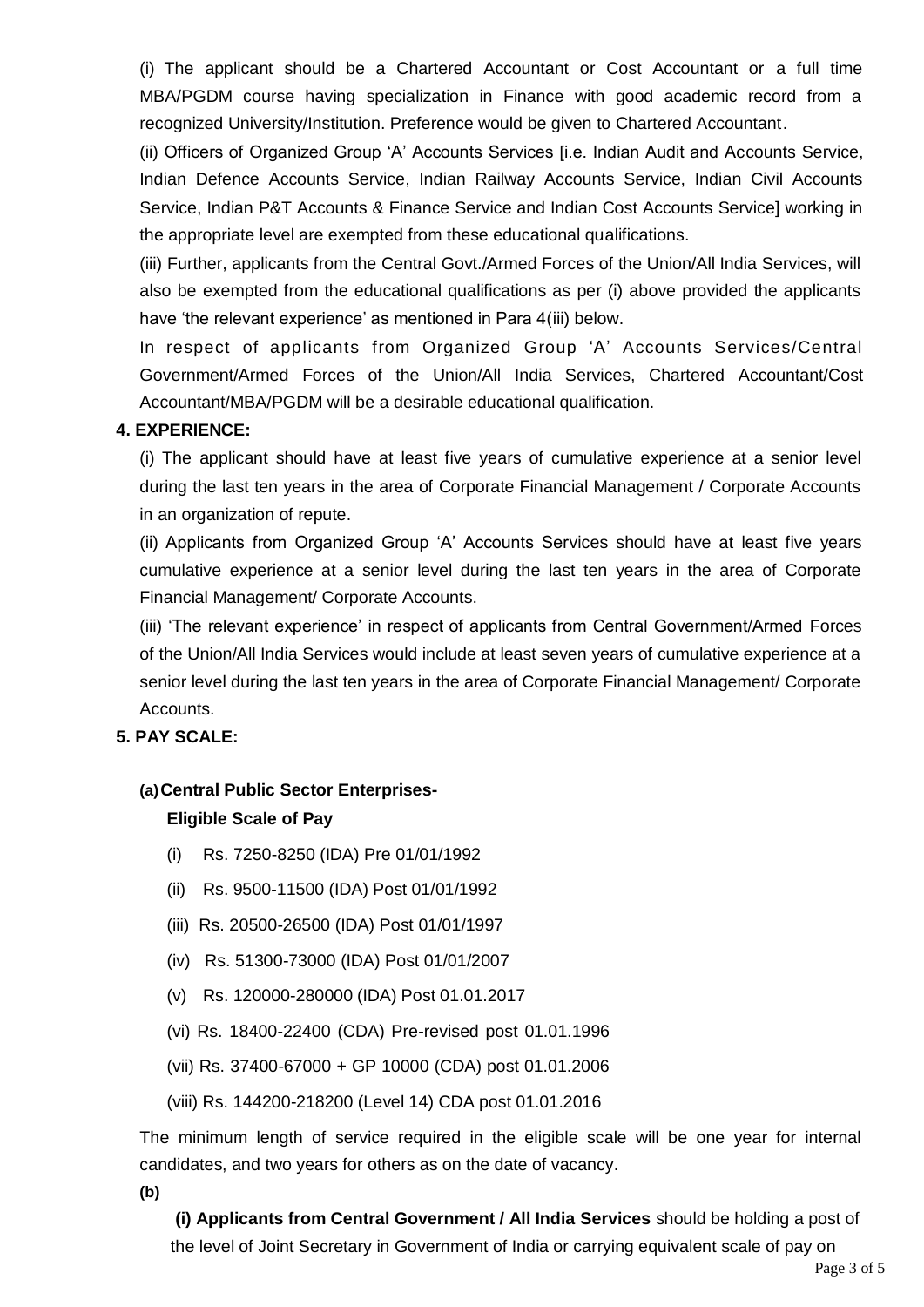the date of application.

**(ii) Applicants from the Armed forces of the Union** should be holding a post of the level of Major General in the Army or equivalent rank in Navy/Air Force on the date of application.

**(c)**

**Applicants from State Public Sector Enterprises/ Private Sector** should be working at Board level position or at least a post of the level immediately below the Board level on the date of application.

## **6. CONDITION OF IMMEDIATE ABSORPTION FOR CENTRAL GOVERNMENT OFFICERS**

Central Government Officers, including those of the Armed Forces of the Union and the All India Services, will be eligible for consideration only on immediate absorption basis.

### **IV. DURATION OF APPOINTMENT**

The appointment shall be for a period of five years from the date of joining or upto the date of superannuation or until further orders, whichever is earlier.

## **V. SUBMISSION OF APPLICATIONS**

## **Applicants should submit their applications on-line only as per the format.**

**1.** The applicants should submit their applications through proper channel as follows:

(a) Government Officers, including those of the Armed Forces of the Union and All India Services: through Cadre Controlling authority;

(b) CMDs/MDs/Functional Directors in CPSE: through the concerned Administrative Ministry;

(c) Below Board level in CPSE: through the concerned CPSE;

(d) CMDs/MDs/Functional Directors in State PSE: through the concerned Administrative Secretary and Cadre Controlling Authority, if any, of the State Government;

(e) Below Board level in SPSE: through the concerned SPSE.

(f) Private Sector: directly to the PESB.

**2.** Applicants from Private Sector must submit the following documents along with the application form:

(a) Annual Reports of the Company in which currently working for the 3 financial years preceding the calendar year in which the post is advertised (please provide URL or attach/enclose copies);

(b) Whether the company is listed or not; if yes, the documentary proof (please provide URL or attach/enclose copies);

(c) Evidence of working at Board level or at least a post of the level immediately below the Board level;

(d) Self-attested copies of documents in support of age and qualifications;

(e) Relevant Jobs handled in the past with details.

### **VI. UNDERTAKING BY THE APPLICANT**

An applicant has to give an undertaking as a part of the application that he/she will join the post, if selected. If an applicant does not give such undertaking, the application would be rejected.

# **1. For candidates from Central Government/Armed Forces of the Union/ All India Services**

(a) The appointment is on immediate absorption basis.

(b) If a candidate conveys his/her unwillingness to join after the interview is held, he/she would